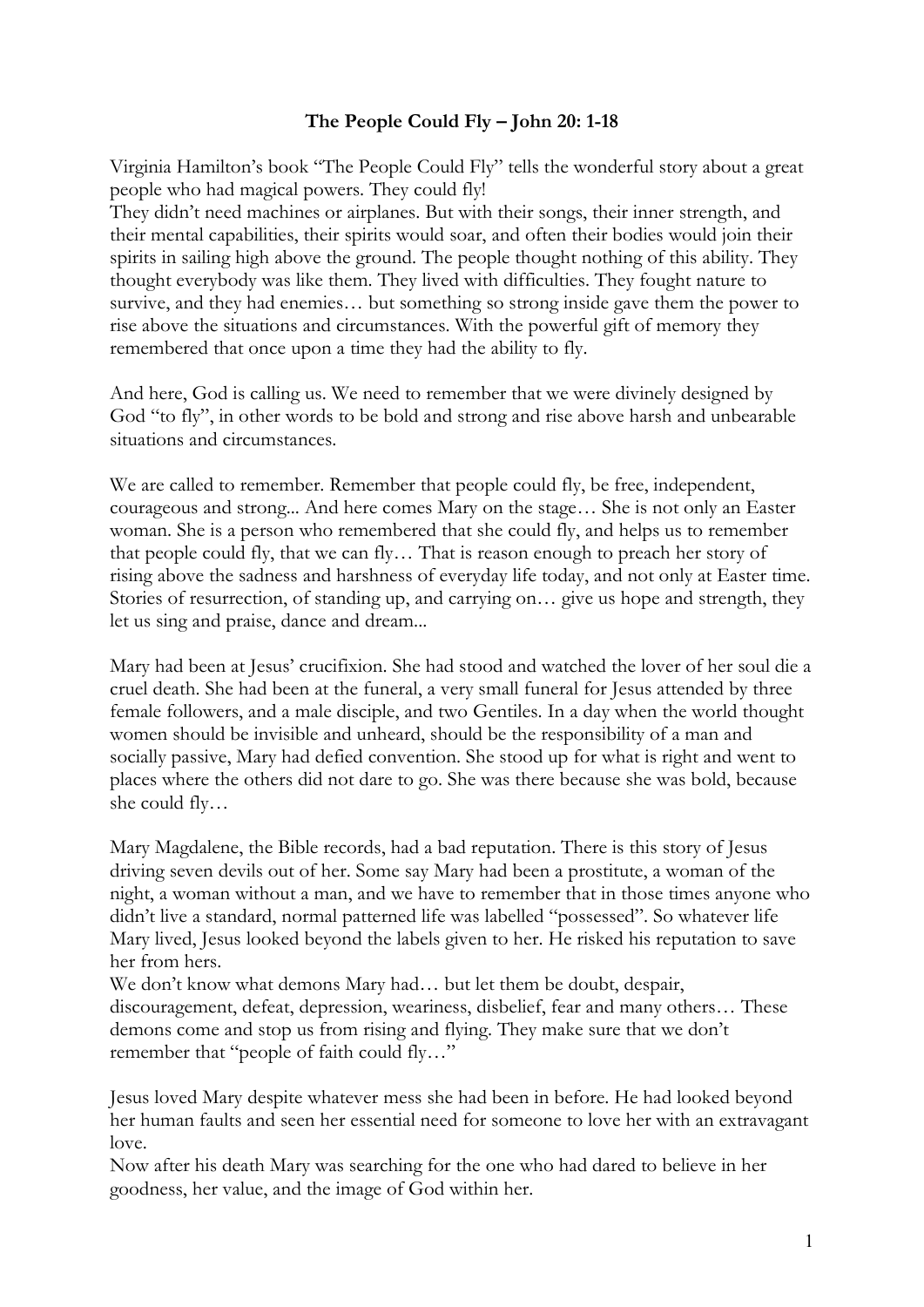Jesus knew that a piece of the divine had been placed in Mary as in every human being since the beginning of time, in you and in me, in all of us. Mary had found one who loved her genuinely. And she was going to get to him, no matter what that took.

So, early, while it was yet dark, Mary was searching. There was this deep emptiness in her after Jesus' death. She held inside her an incredible longing for him and deep and painful grief and sorrow. It was like there was a hole in her soul. The only one who had loved her and valued her humanness was dead… Her love was lost and gone.

Many people would probably give up, turn around, withdraw, forget… remain silent about the pain. Many say that in bad times they don't want to trouble anyone else…

The lesson Mary teaches us is that it's when things are at their worst that we need to seek… look for Jesus, look for love, hold fast to dreams… While the grief is fresh and the disappointment real, you need to get up and get out! Don't wait, don't delay, don't put it off – walk out and try to fly…

Mary knew that a great stone would block her entrance to the one she sought. But she pressed on anyway. Mary knew she would need some additional help. She knew that her resources were limited. She knew that this was not a job for one woman to do alone. But she was willing to take the journey and to see what she could do once she got there… And then, it had been moved away. We don't know how, but that big obstacle that could have prevented Mary from going there at all, had miraculously disappeared.

Imagine all the stuff we worry about all the time, all the things that hold us back, make us hesitate and not dare to go or act or speak… imagine all these "stones" would be rolled away once we dared to take the first step and walk out…

Imagine that the tears, the grief, the anguish over a loss (any loss in life really – the loss of a person, or of an option, or of your freedom, or of your career) faded into the background, and new life came in in surprising ways; who would you be?

Mary didn't know who she would be. She knew only who she had been, one who was lost and out of community. She knew what she had become because of the love of Jesus; she had become a person of hope and possibilities. She knew how something deep within had changed and how peace had come into her life. And she knew that what was, had come to an end on the cross. She had no idea who she would now be. With Jesus absent, who can one be, what can one do, where will one end up? There is no substitute for Jesus… Mary knew that and had to keep moving…

Mary stood there outside the tomb weeping. And as she cried she moved on. Through her tears she could see more than an end, more than paralysis, more than fear and despair. She could see the angels whom the other disciples had missed. As she cried and knelt, she could hear words of comfort that the disciples who had run off had not received. In Mary's greatest distress, God sent an angel… A message of hope…

And Mary may have understood that it is God crying with us, and God hurting with us. As Mary cried, help was already there. And the question the angel asked is for each one of us, just as for Mary: "Woman, why are you weeping?" Why are you weeping?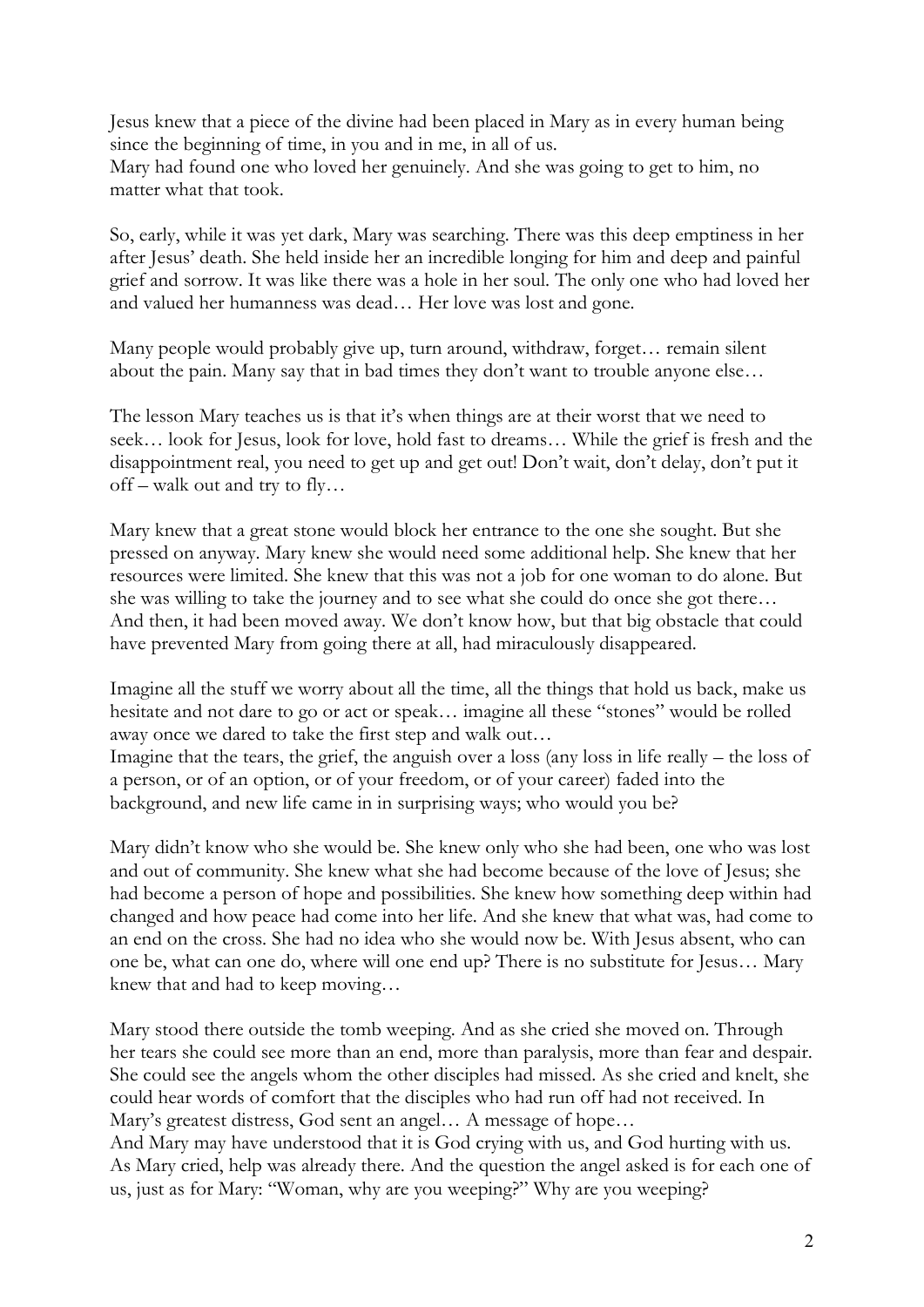She was looking for Jesus among the dead, but he was not there…

Jesus cannot be found in the dead things… hope, love, self-esteem, joy and happiness which Jesus can bring, cannot be found in dead things or systems or contexts. Jesus can be found as close as we need him. That is Mary's experience. He called her by name. He stood next to her. He stands next to us… and we must have eyes to see him.

Mary thought Jesus was the gardener. This means they were in the Garden of Gethsemane. She had come to the garden alone… And the joy she had found was greater than she expected. In this garden a woman, Mary, was given the power, the authority, and the mandate to go and tell the message of life overcoming death to the world.

Mary may have heard a voice saying: "Remember!"

Mary, remember who you are. Mary, remember who you have become. Mary, remember the potential within you. Mary, remember the message of liberation, freedom and salvation which I have taught. Go back, and remind the others to remember too.

The message of rising beyond one's limited life situation can come when we are open to the voice of him who cannot be found in the world of death. Jesus' resurrection says that in the worst times, there is a message of hope. …that God still moves stones and allows us to enter places we would not have dreamed of. …that the light yet shines, and that help is on the way. …that death, pain and despair do not have the final say. Jesus' resurrection says that if I hold on, even with my pain, my hurt, and my tears, a word of comfort will come.

Jesus' resurrection says that Jesus healed the sick to show us his power over helplessness. Jesus walked over the water to show us his power over nature. Jesus calmed the raging sea and told the winds to abate to show us his power over every element. Jesus touched the little children to show us his love for the insignificant. Jesus gave messages to the women to show his regard for the nonvalued. Jesus saved a dying thief to show us his compassion for the least and the worst. Jesus breathed out forgiveness to show us the power of healing love. And Jesus rose again to show us that if we remember, simply remember, then we can fly…

Jesus called Mary "Woman" the first time he spoke, and she didn't recognize him. The pain of loss and the confusion of identity caused her not to know her friend. Then Jesus called her by name. "Mary."

There is something about the sound of your own specific name… Now imagine Jesus is calling that name… How will you respond? Will you, like Mary, become the bold and outgoing person he wants you to be?

I pray that some of us will hear Jesus' call and accept the challenge that comes when you are challenged with the thoughts of resurrection… What has God in store for us? Mary was given a message and a mission: "Go and tell."

How will we go and tell the world about this one who calls us to fly? What will your flying look like?

Will you get involved in making a difference in God's world?

Will you give your time, your talents and your efforts to do something for those in need?